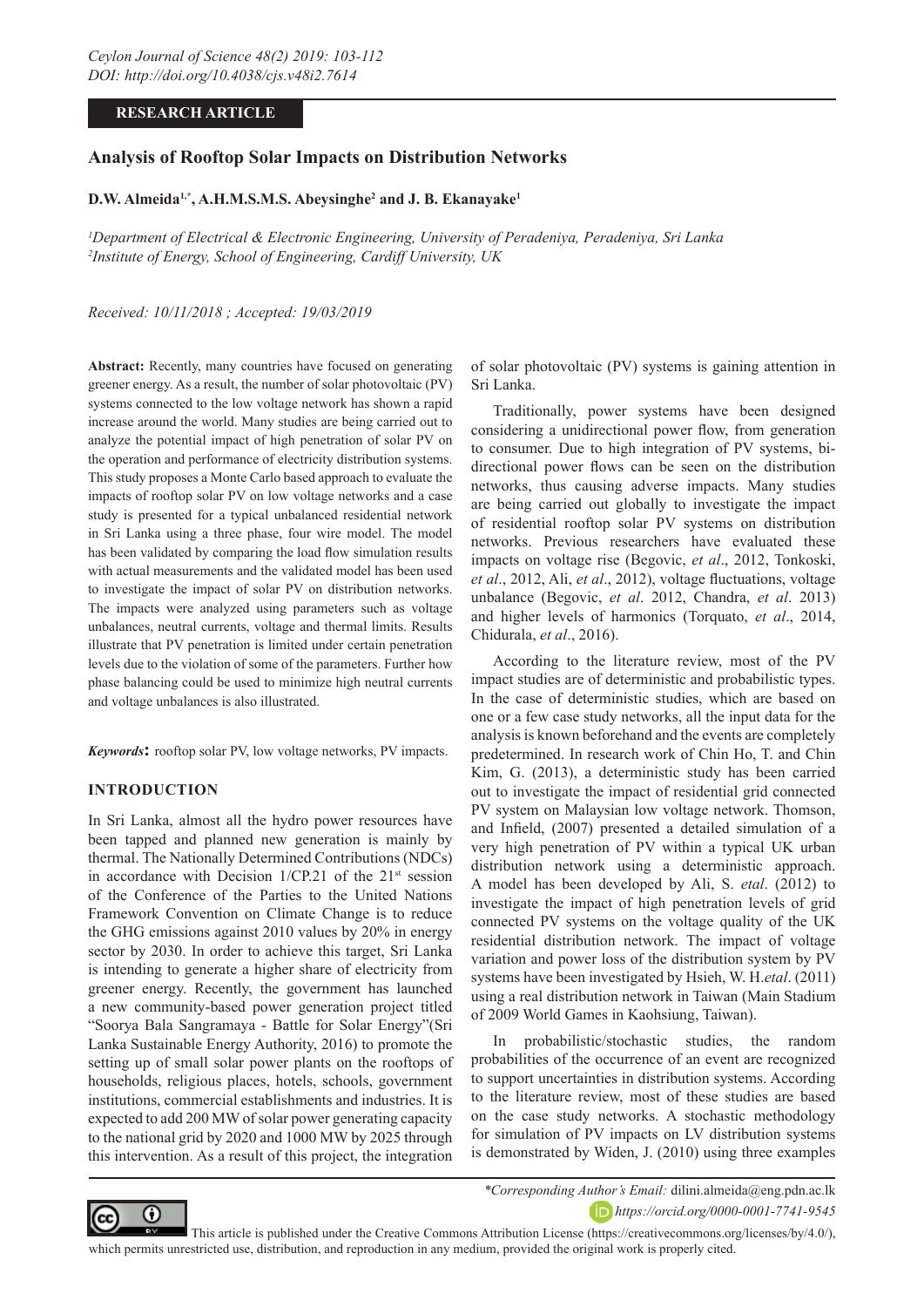of existing residential LV grids in Sweden. The potential impact of distributed PV generation on a LV network in New Zealand has been investigated by Watson, J. D. (2016) for a large number of realistic LV distribution networks of different types (rural, urban) using a stochastic approach. However, this study was limited to a three-phase unbalanced power flow algorithm.

Monte Carlo is a probabilistic technique which develops repeated random sampling to get statistical results and is commonly used to address uncertainties in power systems. Navarro, A. *etal.* (2013) presented a Monte Carlo technique to assess the impact of small-scale PV generation on two real LV networks in North West of England. However, the voltage related impacts have been evaluated using the European Standard EN50160. The necessity of using a Monte Carlo simulation method to estimate PV impacts on low voltage electrical network has been identified in Diop, F. *etal.* (2017).

The studies reported above have not appropriately addressed in the context of countries such as Sri Lanka in which three phase, four wire LV networks with a TT earthing system are utilized. Since most of the PV impact studies are based on European and US networks that use TN-S or TN-C or TN-C-S systems or IEEE test cases, it is not possible to apply the conclusions made in such studies to TT networks. Therefore, it is imperative to select appropriate simulation and modelling technique for TT networks.

Considering the aforementioned limitations, this paper presents a PV impact study for a typical residential network in Sri Lanka. In this research a Monte Carlo based approach has been selected to investigate the impact of solar PV on distribution networks. Results and conclusions are presented based on voltage unbalances, neutral currents, voltage and thermal limits.

#### **METHODOLOGY**

The electrical behavior (currents and voltages) of a distribution system depends on load profiles, location and the size of PV installations. To capture this vague nature of the electrical systems, it is necessary to perform a probabilistic impact assessment. As a result, a Monte Carlo based stochastic analysis framework is used in this study.

The methodology of the study is illustrated in Figure 1. A pre-defined number of PV panels with randomly generated PV capacity were connected to randomly generated nodes and phases of the selected distribution system. Snap shot power flow simulations were performed and several critical parameters were extracted from the load flow results. Then the impacts were evaluated using voltage and thermal limits, voltage unbalances and neutral currents.

The procedure is described in detail below.

A generic three phase, four wire LV network with a TT earthing system shown in Figure 2 was used to evaluate



**Figure 1:** Methodology of the study.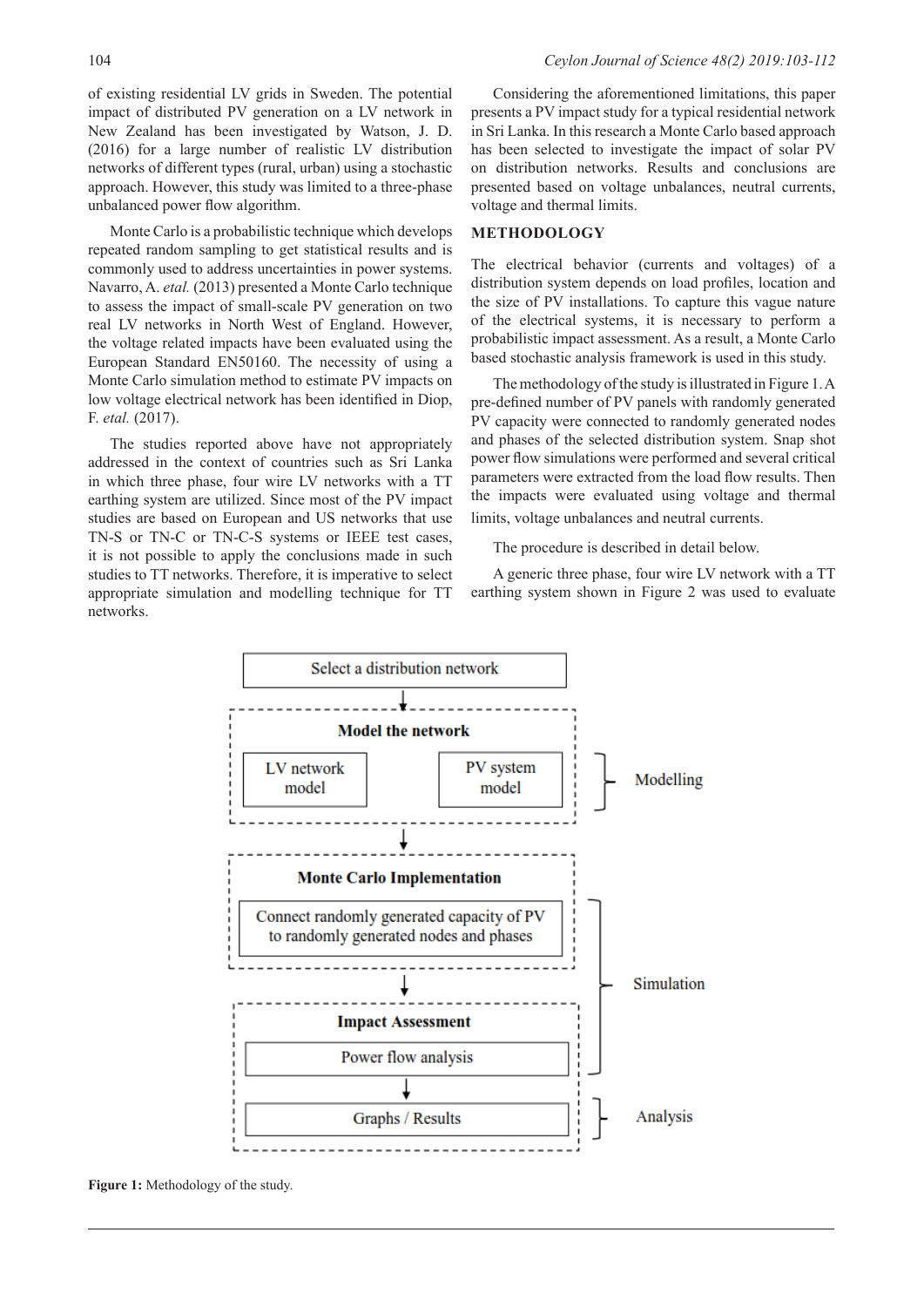

**Figure 2:** A generic distribution network.

the potential impacts of high penetration of solar PV. Generally, electricity distribution networks have a radial or weakly meshed configuration with several outgoing feeders from the substation transformer. The physical and electrical parameters of the network selected for the analysis may be varied. Therefore, it is important to consider these variations when modelling the network to perform the impact assessment.

#### **Analysis tools**

The open source software, Open Distribution System Simulator (OpenDSS), and MATLAB were used as the main analysis tools to model, simulate, and analyze the impact of high penetration of solar PV on distribution networks.

OpenDSS is a simulation tool for electric utility distribution systems, which is developed and distributed by Electric Power Research Institute (EPRI), USA (Electric Power Research Institute, 2011). OpenDSS can be used as both a stand-alone executable program and a COM DLL that can be driven from some software platforms. In this study, PV impacts were simulated and investigated by externally interfacing MATLAB with OpenDSS. The network model for the analysis was modelled in OpenDSS and MATLAB was used to simulate multiple PV deployment scenarios required for the Monte Carlo implementation.

#### **LV Network Model**

A detailed network model for a three phase, four wire (including the neutral), radial LV distribution system, starting from the MV/LV substation down to individual customer locations was developed in OpenDSS. Physical and geographical data of the selected network including topological parameters, conductor characteristics, customer locations, and phase connectivity were used to model the network for a realistic analysis. Electrical components of the network such as the transformer, overhead lines, loads and PV systems were modelled by providing the actual parameter values of each component as input to OpenDSS. Line geometry of the original network and conductor configurations were considered to obtain the sequence impedances which were required to model the conductors. Consumer loads were modelled as constant power loads with 0.95 power factor.

#### **PV System Model**

An in-built, combined PV model (including the PV array and the PV inverter) available in OpenDSS was used to model the PV systems in the study. The schematic diagram of the model implemented is shown in Figure 3. PV units were modelled as power delivering objects where the active power generated is a function of rated power at the maximum power point  $(P_{mpp})$ , solar irradiance, and surface temperature of the PV panel.



**Figure 3:** PV system element model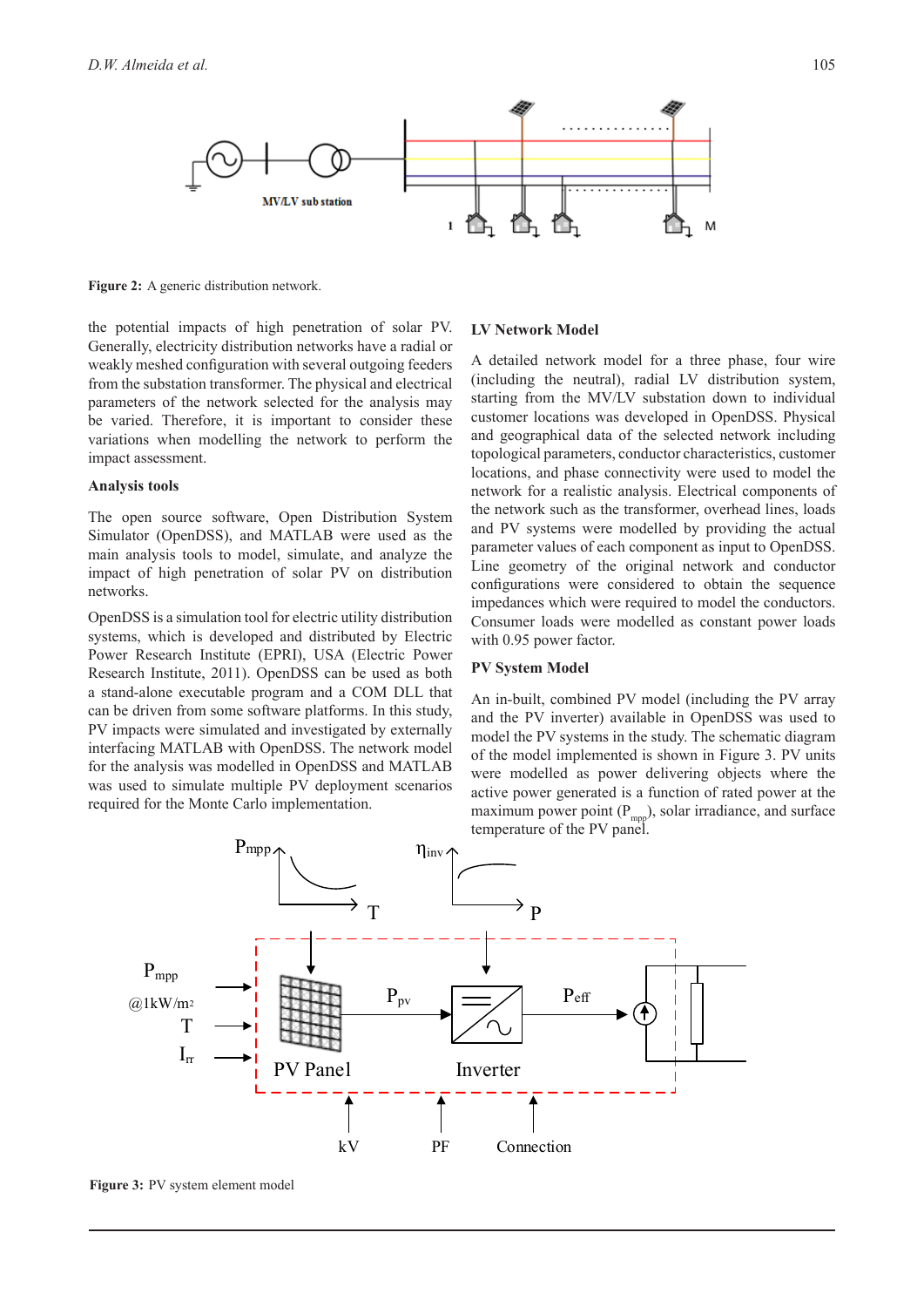Average  $P_{mpp}$  of the PV panel at 1000W/m<sup>2</sup> irradiance and 25 $\degree$ C, per unit variation of P<sub>mpp</sub> vs temperature at 1000W/m2 irradiance and efficiency curve of the inverter (per unit efficiency vs per unit power) were provided as input to OpenDSS.

#### **Monte Carlo Implementation**

In this study, the number of PV installations connecting to the distribution grid was selected by considering the number of customers and feeders of the network. Customer unit loading and PV system data were provided as the input variables for the simulation. In order to investigate the impact of PV penetration in future, a large number of PV deployment scenarios were obtained by varying the capacity and the location of PV installations using a Monte Carlo based stochastic framework. It is a nondeterministic numerical method of approximately solving problems using sequence of random numbers. The computation procedure of the Monte Carlo approach is as follows,

- 1. Select the distribution type of the random variable.
- 2. Generate a sampling set from the distribution.
- 3. Conduct simulations using the sampling set.

For the implementation of Monte Carlo approach, random numbers were generated corresponding to PV capacity, nodes to which in PV plant will be connected and phases to which the panels will be connected. To carry out this step, the 'rand' function in MATLAB was employed and the numbers were sampled from the uniform distribution with a range of [0,1]. Power flow simulations were executed for unique PV deployment scenarios by varying PV capacity and location.

### **Impact Assessment**

The following parameters were extracted and stored after each snap shot power flow simulation.

- Maximum voltage
- Maximum neutral current
- Maximum power flow
- Maximum unbalance factor

An impact study was conducted for voltage and thermal limits, voltage unbalances and neutral currents by evaluating the extracted data.

### **Case Study**

To adequately investigate the impacts of solar PV on a last mile distribution network, it is convenient to consider a real distribution network instead of a hypothetical network where the impacts are measurable through proper instrumentation. The proposed methodology presented in the previous section was applied to the residential network shown in Figure 4 which is situated in Dehiwala area and called Lotus Grove Housing Scheme. All required data of the distribution network was collected from the main Sri Lankan electricity provider, Ceylon Electricity Board (CEB).

#### **Domestic Loads**

In Sri Lanka, the annual demand profile varies where the maximum demand is approximately four times the minimum demand (Public Utilities Commission of Sri Lanka, 2017). This pattern was utilized to scale domestic loads in simulation. The average power consumption of a house (unit consumption) was taken as 0.5kW and a factor of 0.4 was used to reduce the peak load to minimal load. Thus, the maximum and the minimum unit loads were assumed as 1.0kW and 0.25kW respectively. Single phase loads were distributed among the three phases in order to ensure that the overall network is balanced or approximately balanced.



**Figure 4:** Single line diagram of Lotus Grove Housing Scheme.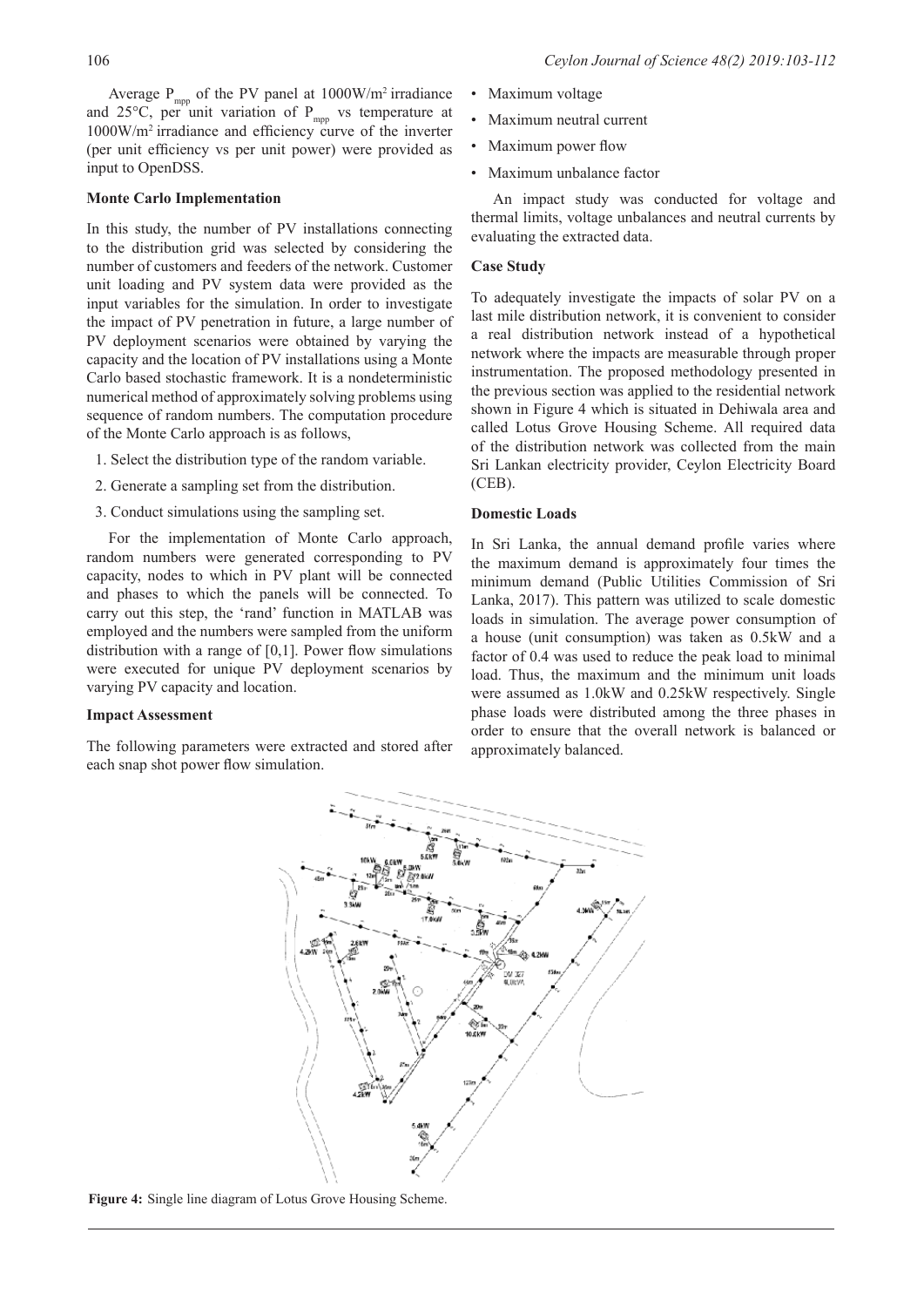### **PV Systems**

The solar PV systems were distributed randomly throughout the distribution network. Typically, the capacities of the residential rooftop solar PV are less than 7kW. In order to conduct a realistic analysis, the capacity of the PV panels was varied in the range 2 to 7kW in multiples of 0.25kW. PV panels with single phase inverters were used to create an unbalance condition in the system (to obtain the critical condition).

### **LV Network**

The network consisted of a 11kV/415V transformer of 400kVA, which has been geometrically located in the middle of the network. The transformer is a Dyn11 with a solidly earthed neutral point. The network has four distribution feeders, serving 94 customers via a three-phase connection. There are 18 residential roof top PV systems distributed throughout the network with a total installed capacity of 93.4kW. The total length of the network is 1.65km and Aluminum Aerial Bundle Cable (ABC-Al/ XLPE of  $3x70 + N$  54.6 + 1x16) is used as the medium of electricity distribution all over the network.

#### **Model Validation**

The network was modelled in OpenDSS with all four wires of distribution lines. A model validation was performed before using the modelled network to investigate the impact of solar PV on the distribution network. It was mainly focused on one feeder out of four feeders of the selected LV network (Lotus Grove), shown in Figure 5. Two data loggers were placed at feeder starting point and feeder midpoint to measure the actual feeder parameters and the measurements were recorded in every 10 minutes, consecutively for eight days. In addition, generation data of PV panels connected to the same feeder was acquired. The data gathered was used to model the network in OpenDSS. Since the customer loading record was not available at each customer point, it was assumed that the customer loading was equally distributed between feeder starting point to feeder midpoint and feeder midpoint to feeder end point. Then the load flow simulation results of currents, voltages, active and reactive powers at feeder starting and mid points were compared with actual measurements for the

The comparison of the simulation results with the actual measurements from the two data loggers were shown in Figure 6. As can be seen a substantial agreement of actual and simulated results could be seen thus validating the modelled network.

#### **Analysis of PV impacts**

The Monte Carlo based stochastic analysis presented in methodology section was applied to the validated network model to investigate the potential impact of solar PV on 'Lotus Grove' distribution network. The following selections were made prior to the power flow simulations.

- Selection of the number of PV panels connected to the distribution network.
- Selection of the unit customer loading (0.25kW, 0.5kW, 1kW).
- Random selection of the PV capacity (2 to 7kW).
- Random selection of PV location (Node and Phase).

Six cases included in Table 1 were considered and one hundred power flow simulations were executed for each case by varying the PV capacity and location.

For the impact study extracted parameters were examined to see whether the voltage unbalances, voltage and thermal limits and neutral currents are within the statutory limitations. According to CEB standards and planning criteria for LV networks, the limitations are as follows,

Under normal conditions,

- Per unit voltage should be between  $0.94$  p.u  $1.06$  p.u
- Economical loading should be 70% of the thermal rating
- Emergency loading should be 125% of the thermal rating
- Voltage unbalance should be less than  $1\%$

While integrating solar PV to the distribution grid, it is imperative to ensure that the voltage increment and power flow along the feeder and voltage unbalance factor do not exceed their statutory limitations.



**Figure 5:** Schematic diagram of feeder 1.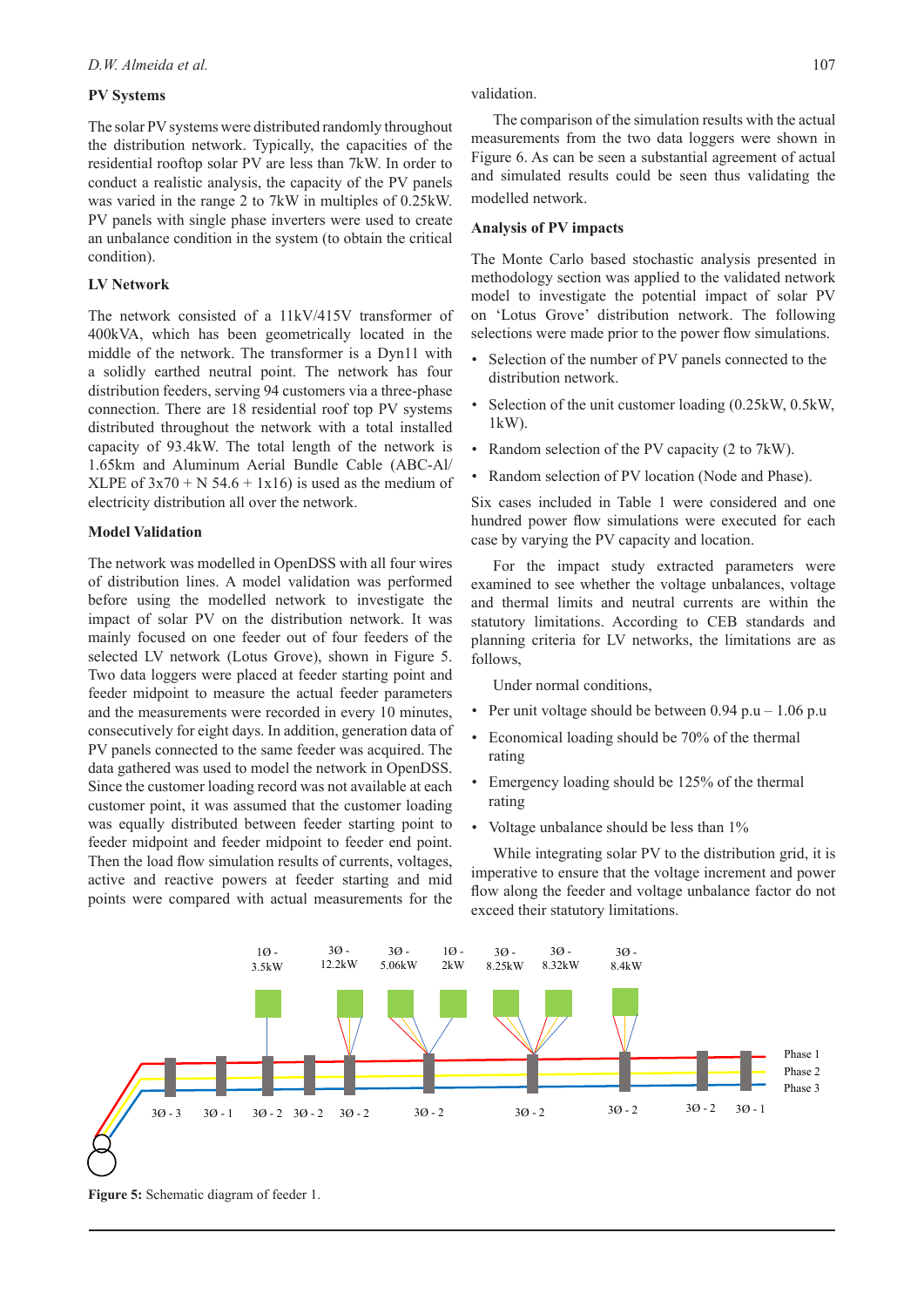





**Figure 6:** Comparison of simulation results with actual measurements.

**Table 1:** Cases considered.

| Case   | Unit Load (kW) | No. of PV units connected |
|--------|----------------|---------------------------|
| Case 1 | 0.25           | 15                        |
| Case 2 | 0.25           | 30                        |
| Case 3 | 0.50           | 15                        |
| Case 4 | 0.50           | 30                        |
| Case 5 | 0.10           | 15                        |
| Case 6 | 0.10           | 30                        |

## **RESULTS**

For all the cases illustrated in Table 1 graphs and histograms were obtained after conducting one hundred power flow simulations for each case. The maximum parameter value of each simulation was extracted and stored. Then they

were arranged in ascending order and graphs were plotted for each parameter considered. The graphs shown in Figure 7 and Figure 8 represent the maximum value variation and distribution of one hundred simulations for voltage, power, neutral current and voltage unbalance factor of case 2. Similarly, graphs were obtained for other remaining cases.

Variation of Measured Values and Simulation Results at the Feeder Mid Point - Currents (A)  $25$  $\infty$ Current (A) 15 10 5  $\circ$ Phase 1 Phase<sub>2</sub> Phase3 Neutral Measured Value Simulation Result

Variation of Measured Values and Simulation Results at the Feeder Mid Point - Voltage (V)



Variation of Measured Values and Simulation Results at the Feeder Mid Point - Active Power (kW) O

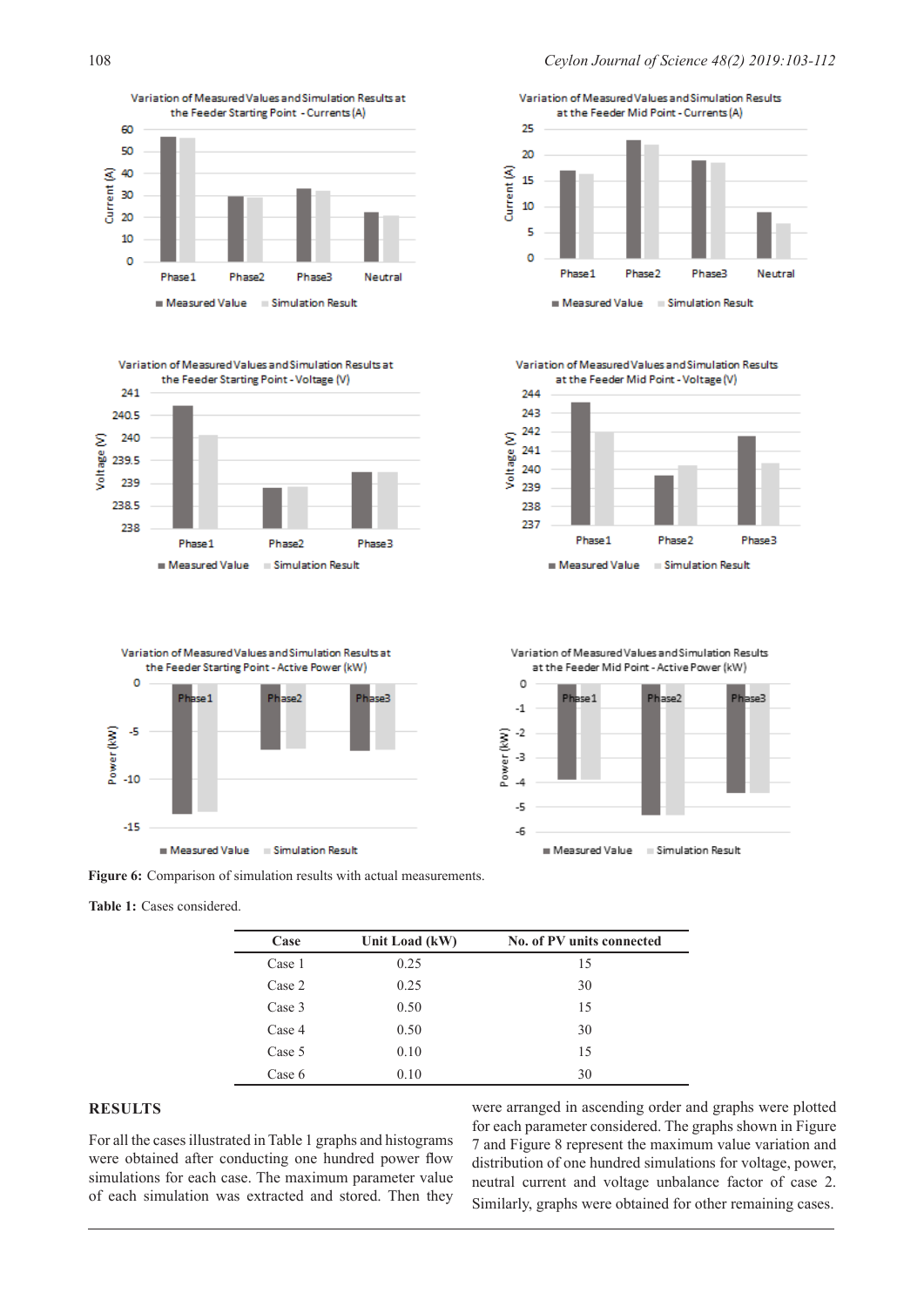

**Figure 7:** Variation of maximum voltage, maximum power flow, maximum voltage Unbalance factor and neutral current for hundred simulations (Case 2).



Figure 8: Distribution of extracted parameters (Case 2).

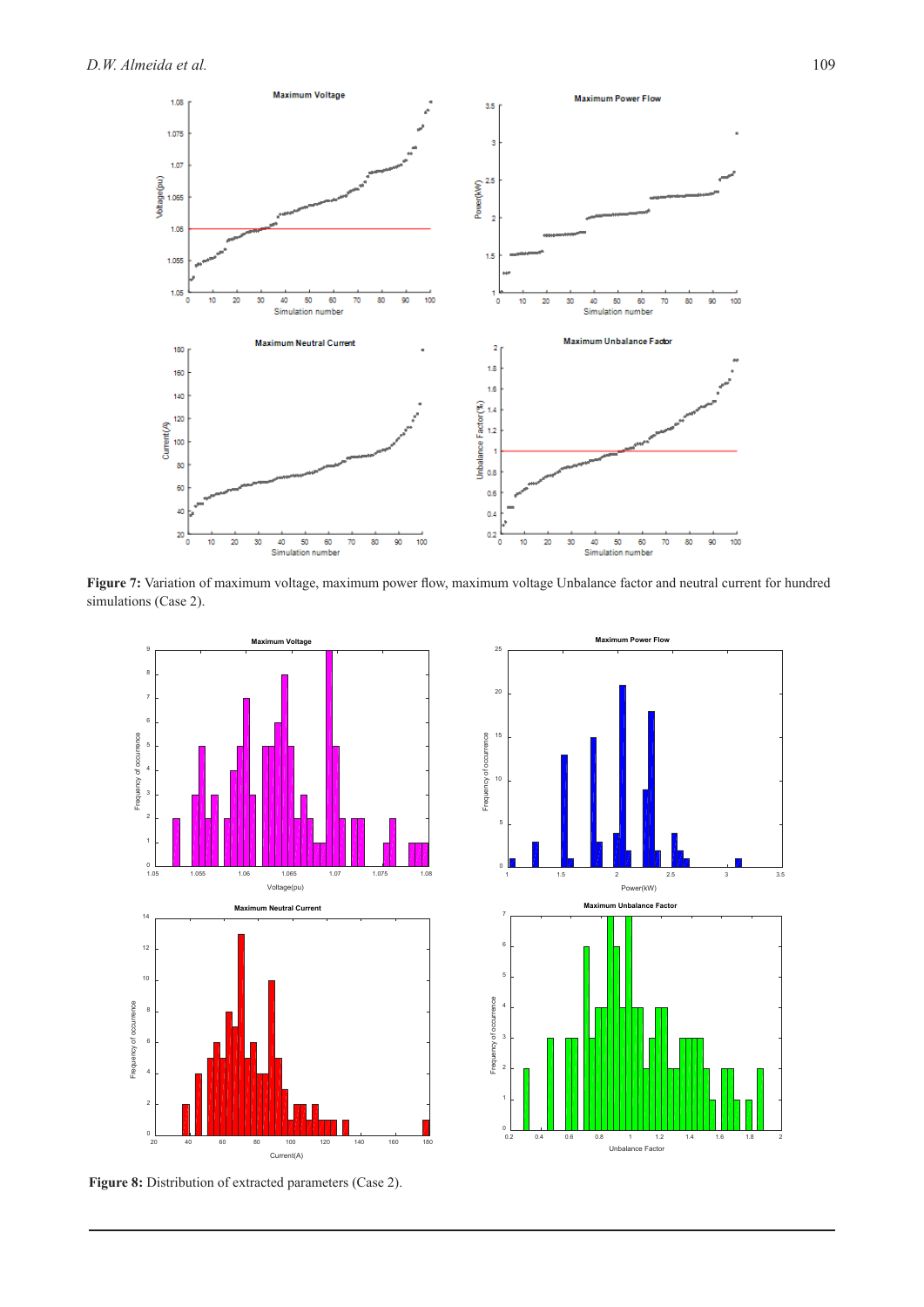

**Figure 9:** Variation of maximum voltage with the total installed PV capacity (15 PV units).



**Figure 10:** Variation of maximum voltage with the total installed PV capacity (30 PV units).

In addition, the variation of maximum parameter values with the total installed PV capacity was obtained by increasing the PV penetration. Figures 9 and 10 illustrate the maximum voltage variation for 15 and 30 PV units.

### **DISCUSSION**

By examining the results obtained for all six cases/ combinations, it was found that, most of the time maximum voltage and voltage unbalances were remained within the statutory limitations. However, for certain high penetration levels, the maximum voltage and unbalance factor violate the limits. These violations are not directly related to the capacity of the PV panel connected, but depend on the location and the phase to which they are connected. It was also revealed that when the customer unit loading was changed from1kW to 0.25kW, the maximum voltages obtained for each simulation showed an increment.

Therefore, it is clear that the impact on voltage becomes more significant in low demand conditions.

Under none of the cases, phase current through the conductor overloads the lines. However, random allocation of PV units generated high neutral currents and voltage unbalances. As shown in Table 2, the neutral current and voltage unbalances could be minimized by a significant amount using phase balancing technique rather than randomly selecting the phase to which the PV panels are to be connected.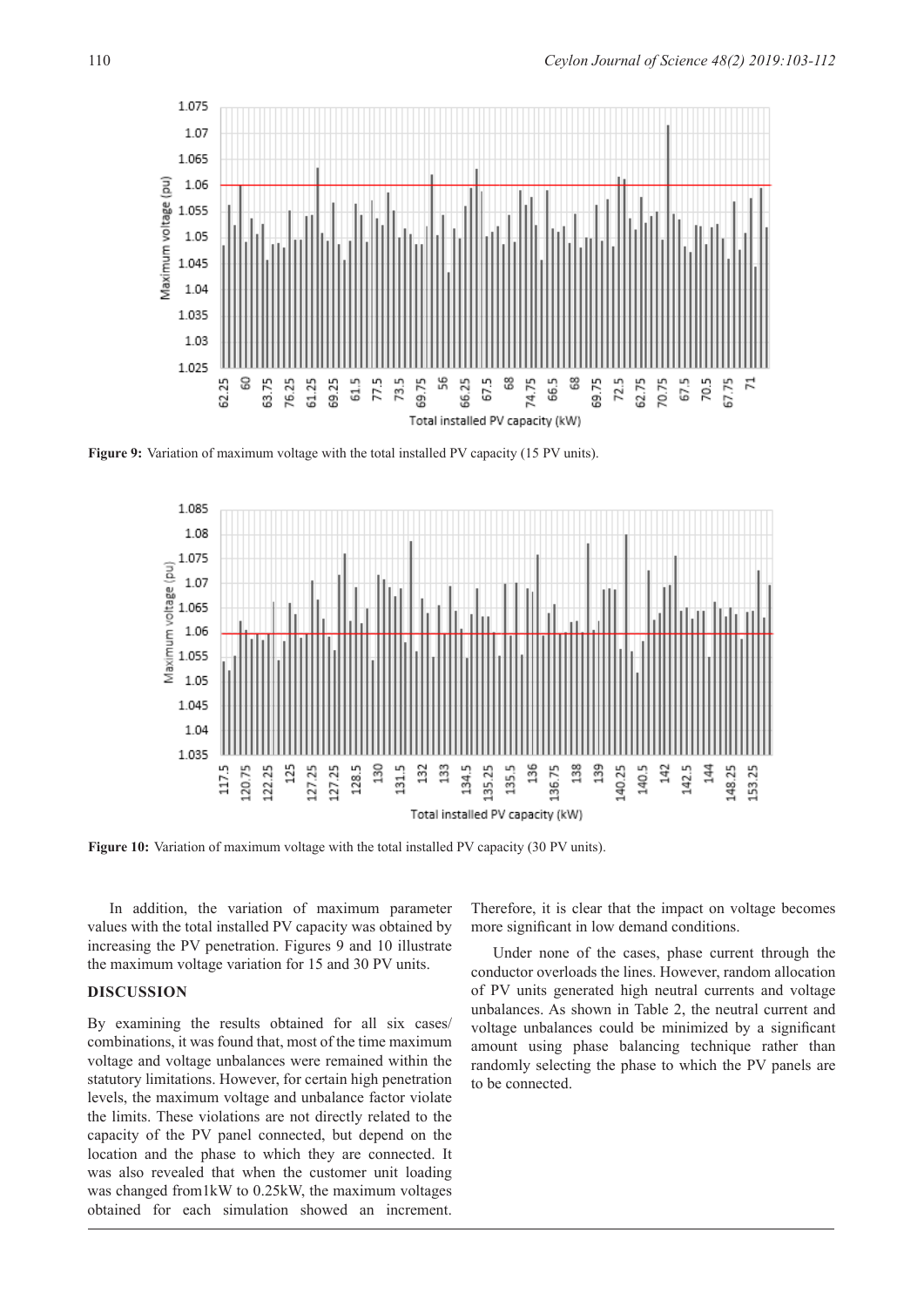|                 |                         | <b>Maximum Neutral Current (A)</b> | <b>Maximum Unbalance Factor (%)</b> |
|-----------------|-------------------------|------------------------------------|-------------------------------------|
|                 | When randomly generated | 67.96                              | 1.018                               |
| Case I          | After phase balancing   | 28.45                              | 0.190                               |
|                 | When randomly generated | 71.04                              | 0.936                               |
| <b>Case II</b>  | After phase balancing   | 36.14                              | 0.408                               |
|                 | When randomly generated | 98.84                              | 1.320                               |
| <b>Case III</b> | After phase balancing   | 48.83                              | 0.365                               |

**Table 2:** Comparison of maximum neutral current and voltage unbalance factor obtained by randomly generating and after phase balancing.

## **CONCLUSIONS**

This paper proposes a Monte Carlo based stochastic approach to investigate the impact of rooftop solar PV on electricity distribution systems. A detailed network model for a three phase four wire, unbalanced distribution network was developed and validated. The model was used to investigate the impact of PV on voltage and thermal limits, neutral current and voltage unbalance factor of distribution networks. The case study presented, demonstrates how this framework could be used to evaluate the impacts on a typical Sri Lankan residential network. Results from the impact assessment showed that under high penetration of solar PV and depending on their location and phase, some of the critical parameters such as voltage and unbalance factor violated the statutory limitations. Since, the location of the PV has a significant influence on voltage unbalance and neutral current, a phase balancing technique was adopted to select the phases to which the panels to be connected thus significantly reduces their magnitudes.

### **ACKNOWLEDGEMENTS**

The authors would like to thank the officials of Ceylon Electricity Board for their cooperation and also providing the LV network data and measurements for this study.

### **REFERENCES**

- Ali, S., Pearsall, N. and Putrus, G. (2012). Impact of high penetration level of grid-connected photovoltaic systems on the UK low voltage distribution network. *Proceedings ofInternational Conference on Renewable Energies and Power Quality*, *Spain*, Pp.519-522.
- Begovic, M., Kim, I., Novosel, D., Aguero, J.R. and Rohatgi, A. (2012). Integration of photovoltaic distributed generation in the power distribution grid. *Proceedings ofInternational Conference on System Sciences*, *Hawaii*, Pp.1977-1986.
- Chandra, S., Twomey, P. and Randles, D. (2013). Impact of PV and load penetration on LV network voltages and unbalance and potential solutions. *Proceedings ofInternational Conference and Exhibition on Electricity Distribution*, *Stockholm, Sweden,* Pp.1-4.
- Chidurala, A., Kumar Saha, T. and Mithulananthan, N. (2016). Harmonic impact of high penetration

photovoltaic system on unbalanced distribution networks – learning from an urban photovoltaic network. *IET Renewable Power Generation* **10**: 485- 494.

- Chin Ho, T. and Chin Kim, G. (2013). Impact of gridconnected residential PV systems on the Malaysia low voltage distribution network. *Proceedings ofInternational Conference on Power Engineering and Optimization, Langkawi, Malaysia,*Pp. 670-675.
- Diop, F. and Hennebel, M. (2017). Probabilistic load flow methods to estimate impacts of distributed generators on a LV unbalanced distribution grid. *Proceedings ofIEEE PowerTech, Manchester, United Kingdom,* Pp.1 – 6.
- Electric Power Research Institute (2011). Smart Grid Resource Center, Available from: http://smartgrid.epri. com/SimulationTool.aspx (Accessed on 8th October 2018).
- Hsieh, W.H., Lin, C.H., Chen, C.S., Hsu, C.T., Ku, T.T., Tsai, C.T. and Ho, C.Y. (2011). Impact of PV Generation to Voltage Variation and Power Losses of Distribution Systems. *Proceedings ofInternational Conference on Electric Utility Deregulation and Restructuring and Power Technologies*, *Shandong,China.*
- Navarro, A., Ochoa, L.F. and Randles, D. (2013). Monte Carlo-based assessment of PV impacts on real UK low voltage networks. *Proceedings ofIEEE Power and Energy Society General Meeting,Vancouver, BC, Canada*, Pp.1932-5517.
- Public Utilities Commission of Sri Lanka (2017). Generation Performance in Sri Lanka. Available from: http://www.pucsl.gov.lk/english/wp-content/ uploads/2017/07/GenPerformance-2016\_Draft.pdf (Accessed on  $12<sup>th</sup>$  September 2018).
- Sri Lanka Sustainable Energy Authority (2016). Soorya Bala Sangramaya. Available from: http://www.energy. gov.lk/Solar(Accessed on 23rd August 2018).
- Thomson, M. and Infield, D.G. (2007). Impact of widespread photovoltaics generation on distribution systems. *IET Renewable Power Generation***1**: 33-40.
- Tonkoski, R., Turcotte, D. and El-Fouly, T. H. M. (2012). Impact of High PV Penetration on Voltage Profiles in Residential Neighborhoods.*IEEE Transactions on Sustainable Energy* **3**:518-527.